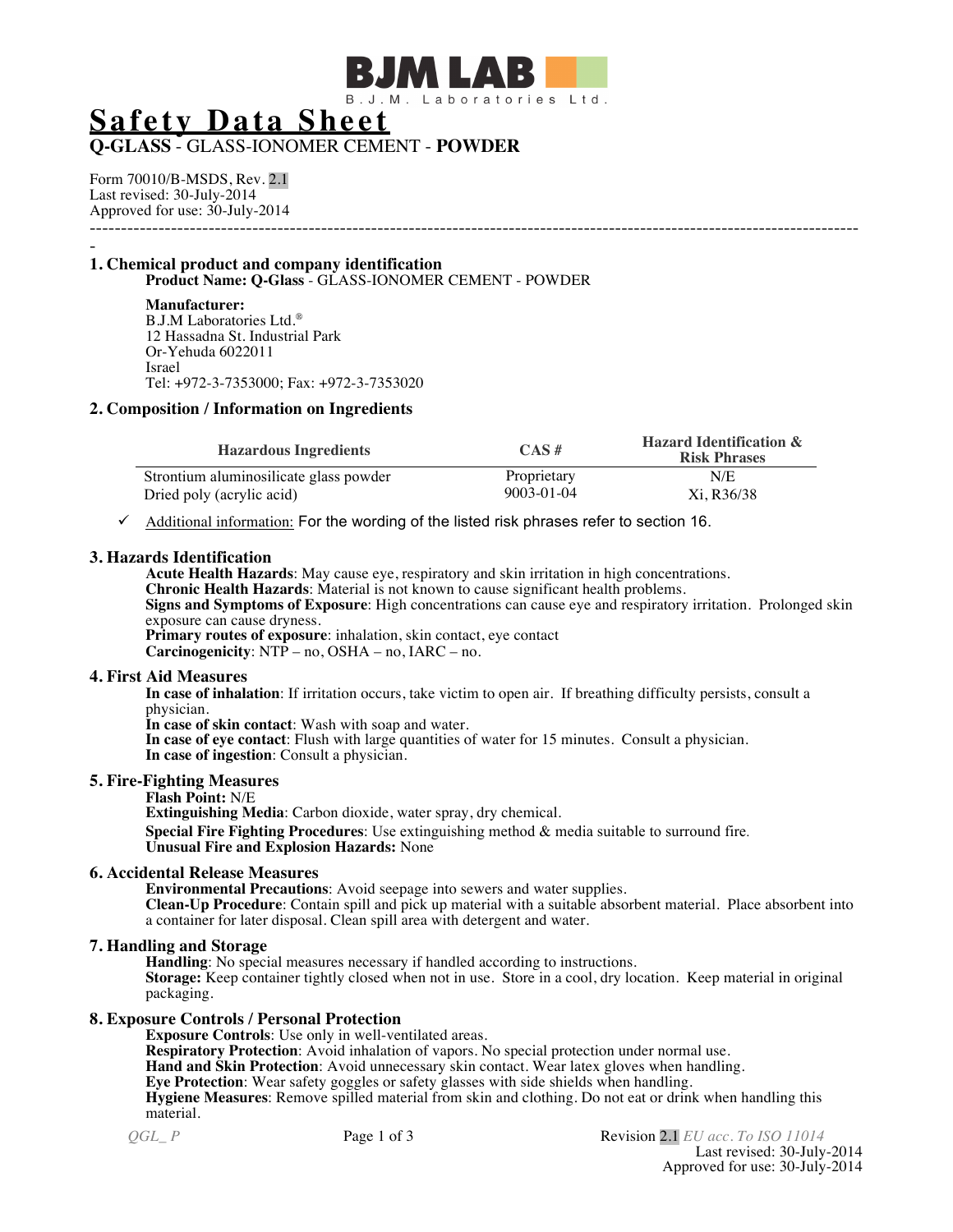

## **9. Physical and Chemical Properties**

**Appearance**: White fine powder **Odor**: Specific odor **Boiling Point/Range**: N/A **Evaporation Rate** (Water = 1): N/A **Vapor Density**  $(Air = 1)$ :  $N/A$ **Solubility in Water:** 10WT% (dry acid content)

## **10. Stability and Reactivity**

**Stability**: This material is stable. **Hazardous Reactions**: None if handled according to directions **Hazardous Polymerization**: May occur. **Conditions to Avoid**: Water. **Incompatibility**: Eugenol products **Hazardous Decomposition Products**: Depending on conditions of heating and burning.

#### **11. Toxicological Information**

**Acute oral toxicity** :  $LD_{50}$  (rat) > 5000mg/KG **Irritation of Skin**: dryness and irritation possible upon prolonged exposure **Allergic Effects**: Methacrylate sensitive individuals may exhibit an allergic reaction.

## **12. Ecological Information**

Do not discharge into sewers or water supplies **Environmental persistence and degradability**: no data available **Ecotoxicity**: no data available

#### **13. Disposal Considerations:**

May be disposed of in landfill or incinerator in accordance with local, state and federal regulations.

#### **14. Transport Information:**

| 14.1 Transport at land | ADR                  | RID              |
|------------------------|----------------------|------------------|
|                        | UN Number            | Kemler<br>Number |
|                        | Packing Group        |                  |
|                        | Proper shipping name |                  |
| 14.2 Transport at sea  | <b>ADNR</b>          | <b>IMDG</b>      |
|                        | UN Number            |                  |
|                        | <b>EMS</b>           | <b>MFAG</b>      |
|                        | Packing Group        |                  |
|                        | Proper shipping name |                  |
| 14.3 Air transport     | <b>ICAO/IATA-DGR</b> |                  |
|                        | UN Number            |                  |
|                        | Proper shipping name |                  |
|                        | Subsidiary Risk      |                  |
|                        | Labels               |                  |
|                        |                      |                  |
|                        | Packing Group        |                  |
|                        |                      |                  |

**U.S. DOT Shipping Name**: Not Regulated **U.S. DOT Hazard Class**: None **U.N./N.A. Number**: None **U.S. DOT Packing Group:** None **Other**: Not considered hazardous cargo

#### **15. Regulatory Information:**

This product requires classification according to the criteria of EC. The product is a medical device according to the EC-directive 93/42.

15.1 UN Number 15.2 National regulations 15.3 EU number

15.4 Hazard symbols

15.5 Hazard designation Xi: Irritant 15.6 Risk phrases



**R: 36, 37/38**

*QGL\_ P* Page 2 of 3 Revision 2.1 *EU acc. To ISO 11014* Last revised: 30-July-2014 Approved for use: 30-July-2014